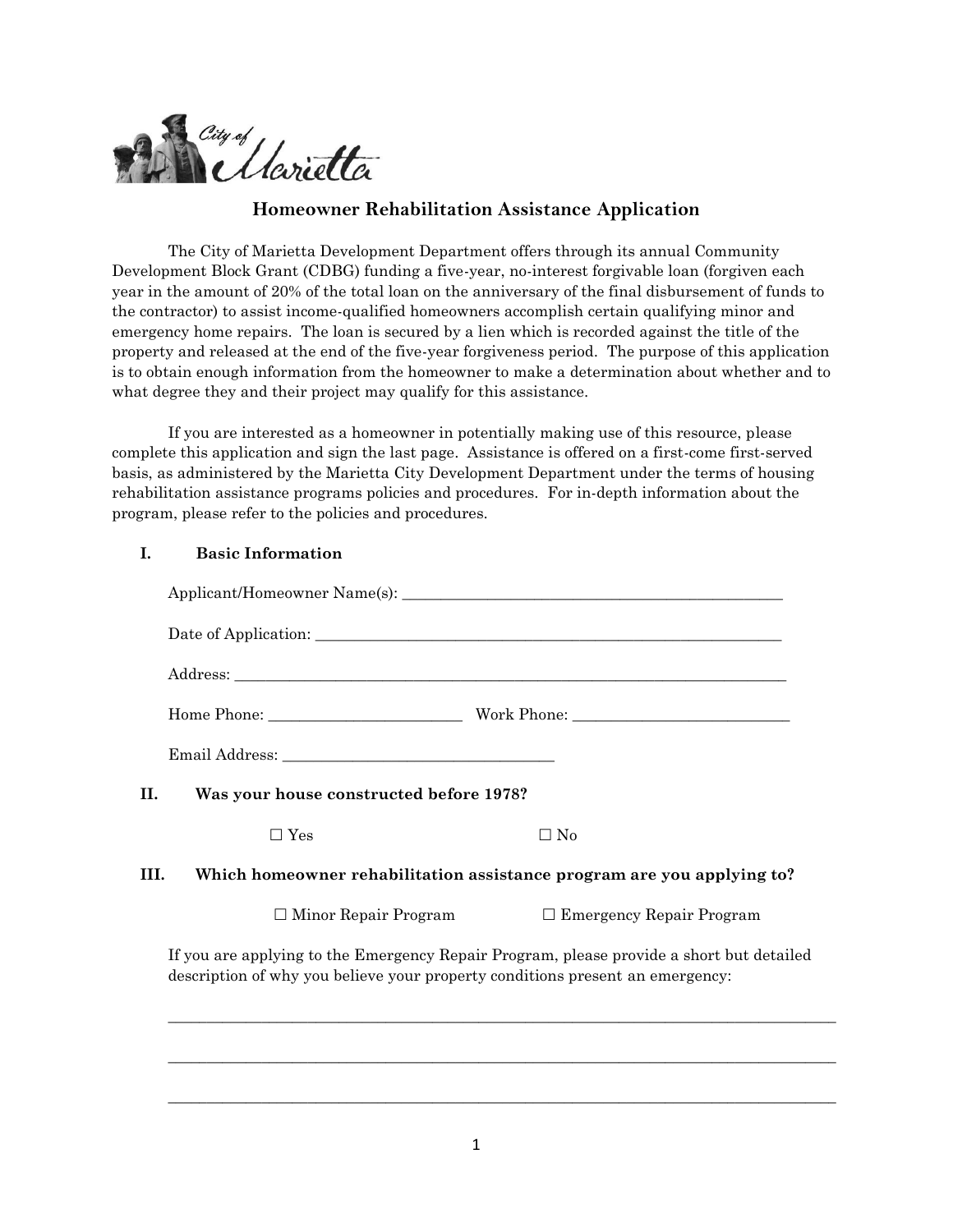Please note that an emergency repair is defined as a repair which is **immediately necessary** to correct a condition presenting **imminent** danger to human life, health or safety, or to protect the property from further structural damage which might be reasonably anticipated from leaving a defective property condition uncorrected. If you apply to the Emergency Repair Program, City of Marietta staff will make the final determination as to whether your property condition satisfies this standard. Even if a request for rehabilitation assistance is found not to satisfy the emergency standard, it may still be found to meet the criteria of the minor repair program.

### **IV. Program Assistance Category**

Please review the categories of program assistance as set forth below and indicate which category(ies) of assistance describe(s) your project. If there is no category of assistance listed which describes your project, please fully describe your project next to the option labeled "Other":

| <b>Minor Home Repair Program</b>                                                                                                                                                                                                                                                                                                                                                                                                                          | <b>Emergency Repair Program</b>                                                                                                                                                                                                                                                                                                                                                                                                                                                                                            |  |
|-----------------------------------------------------------------------------------------------------------------------------------------------------------------------------------------------------------------------------------------------------------------------------------------------------------------------------------------------------------------------------------------------------------------------------------------------------------|----------------------------------------------------------------------------------------------------------------------------------------------------------------------------------------------------------------------------------------------------------------------------------------------------------------------------------------------------------------------------------------------------------------------------------------------------------------------------------------------------------------------------|--|
| $\Box$ Rebuilding existing wheelchair ramps, or<br>installing new ramps on a secondary building<br>elevation where the building is not located on a<br>corner lot.<br>$\Box$ Repair (not replacement) of porches, cornices,<br>exterior siding, doors, windows, balustrades,<br>shutters, stairs, or other trim as long as any<br>materials match existing feature in<br>composition, design, color, texture, and other<br>visual and physical qualities. | $\Box$ Repair (not replacement) of unsafe porches,<br>broken/unsafe doors, broken/unsafe windows or<br>broken/unsafe stairs as long as any new<br>materials match existing features in<br>composition, design, color, texture, and other<br>visual and physical qualities.<br>$\Box$ Repair (not replacement) of exterior siding<br>which allows water to enter the housing unit or<br>damage other structural components of the<br>housing unit.                                                                          |  |
| $\Box$ Exterior scraping with non-destructive<br>means and painting of wood siding, features,<br>and trim; exterior painting of masonry, if<br>existing surfaces are already painted. This<br>does not apply to the use of encapsulant paint.<br>No abrasive cleaning is permitted for the<br>removal of any building materials.                                                                                                                          | $\Box$ Repair or replacement of asphalt, fiberglass,<br>and asbestos shingle roof covering with the<br>same materials as long as the shape of the roof<br>is not changed, in order to repair serious roof<br>problems threatening health or safety of the<br>residents.                                                                                                                                                                                                                                                    |  |
| $\Box$ Caulking, reglazing and weather-stripping.<br>$\Box$ Repair or replacement of asphalt, fiberglass,<br>and asbestos shingle roof covering with the<br>same materials as long as the shape of the roof<br>is not changed.<br>$\Box$ Replacement of a flat roof not visible from a<br>public right-of-way as long as the shape of the<br>roof is not changed.                                                                                         | $\Box$ Repair or replacement of mental gutters and<br>downspouts which fail in such a manner as to<br>create an emergency condition affecting health,<br>safety, or structural integrity.<br>$\square$ Installation of new furnace, or furnace<br>repairs, in winter (October 1st to May 15th)<br>when a homeowner's heating system breaks<br>down.<br>$\Box$ Installation of new boiler or water heater, or<br>boiler / water heater repair, particularly during<br>the wintertime (October 1st to May 15 <sup>th</sup> ) |  |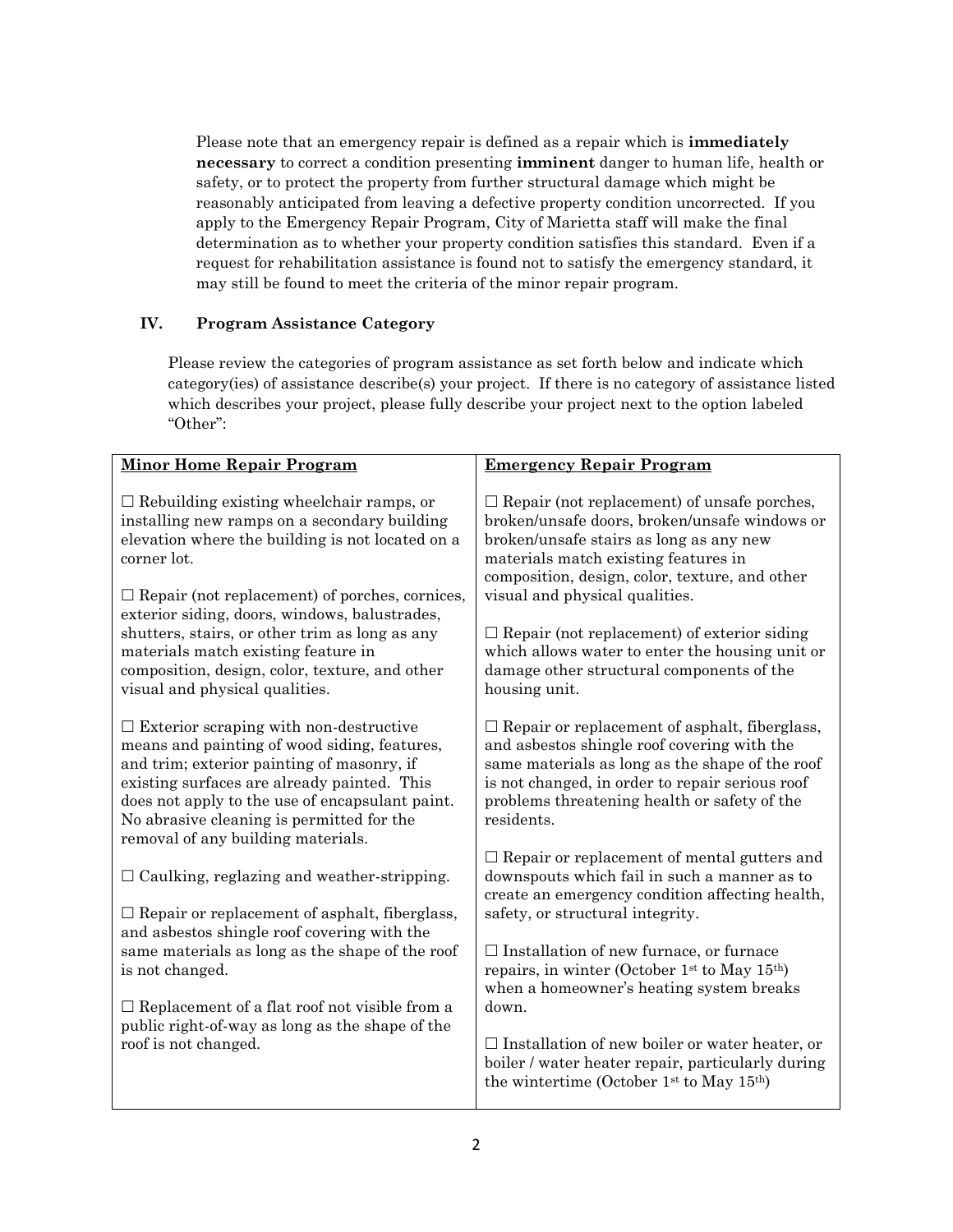| $\Box$ Repair or replacement of metal gutters and                                             | $\Box$ Repair or upgrade of electrical systems as                                        |
|-----------------------------------------------------------------------------------------------|------------------------------------------------------------------------------------------|
| downspouts; relining, repainting and repair                                                   | long as no alternation is made to structural or                                          |
| (but not replacement) of box gutters.                                                         | decorative features, so as to address an                                                 |
|                                                                                               | inadequate electrical problem that creates                                               |
| $\Box$ Repair of existing basement floors or the                                              | either a fire or safety hazard.                                                          |
| installation of new basement floors.                                                          |                                                                                          |
| $\Box$ Installation of attic insulation.                                                      | $\Box$ Repair of a plumbing system in need of<br>immediate repair to avoid serious water |
|                                                                                               | damage to the structure, or in order to maintain                                         |
| $\Box$ Repair (not replacement) of existing interior                                          | a clean and safe source of water, so long as no                                          |
| walls, floors, ceilings, doors, decorative plaster                                            | alteration is made to structural or decorative                                           |
| or woodwork provided the work is limited to                                                   | features.                                                                                |
| repainting, in-kind patching, refinishing or                                                  |                                                                                          |
| repapering.                                                                                   | $\Box$ Repair of air conditioning systems in summer                                      |
|                                                                                               | (May $16th$ to September 30 <sup>th</sup> ) with a written                               |
| $\Box$ Installation of new furnace, boiler or water                                           | letter from a licensed physician stating that air                                        |
| heater; or furnace cleaning or repair.                                                        | conditioning is medically required.                                                      |
|                                                                                               |                                                                                          |
| $\Box$ Installation or repair of all electrical,                                              | $\Box$ Other (Please Specify):                                                           |
| plumbing, heating, ventilation, and air                                                       |                                                                                          |
| conditioning systems as long as no alteration is<br>made to structural features or decorative |                                                                                          |
| features.                                                                                     |                                                                                          |
|                                                                                               |                                                                                          |
| $\Box$ Other (Please Specify):                                                                |                                                                                          |
|                                                                                               |                                                                                          |
|                                                                                               |                                                                                          |
|                                                                                               |                                                                                          |
|                                                                                               |                                                                                          |
|                                                                                               |                                                                                          |
|                                                                                               | Please note that the following list of                                                   |
|                                                                                               | repairs is <i>ineligible</i> as an emergency                                             |
|                                                                                               | repair:                                                                                  |
|                                                                                               | Any repairs of a cosmetic nature;                                                        |
|                                                                                               | Any repairs to storage buildings,                                                        |
|                                                                                               | garages, or any other structure not                                                      |
|                                                                                               | attached to the living unit;                                                             |
|                                                                                               |                                                                                          |
|                                                                                               | Any general maintenance such as                                                          |
|                                                                                               | changing furnace filters or service calls                                                |
|                                                                                               | for a repair technician;                                                                 |
|                                                                                               |                                                                                          |
|                                                                                               | Minor plumbing repairs such as leaking                                                   |
|                                                                                               | faucets, running toilet tank, water or                                                   |
|                                                                                               | gas leaking due to a loose connection,                                                   |
|                                                                                               | clogged sink or bathtub drain line, etc.                                                 |
|                                                                                               | Any physical activities such as removal                                                  |
|                                                                                               | of trash and debris, landscaping of any                                                  |
|                                                                                               | kind, grass cutting, painting, etc.                                                      |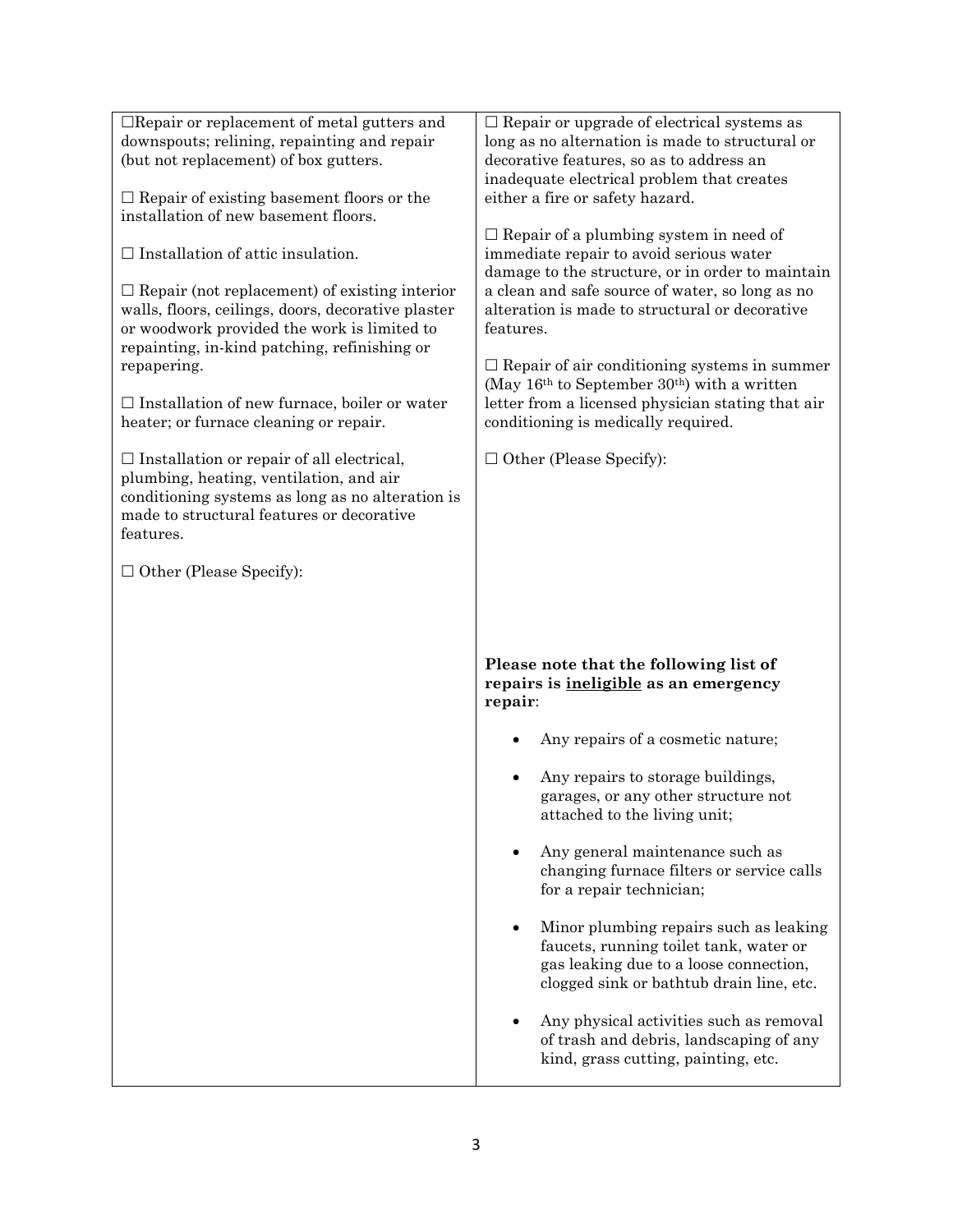### **V. Description of request for assistance**:

Unless you fully described your request for assistance on the line labeled "other," please describe in detail what you are applying to receive assistance to accomplish (use additional sheets if necessary):

# **VI. Painted Surfaces**

Do you believe it will be possible to address your property condition without affecting any painted surface, or with effect on an area no larger than 20 square feet on exterior surfaces, 2 square feet in any one interior room or space, or 10 percent of the total surface area of a home component with a small surface area such as a windowsill, baseboard or trim?

If your answer to this question is "yes," please explain how you believe the job can be completed in that manner:

 $\mathcal{L}_\mathcal{L} = \{ \mathcal{L}_\mathcal{L} = \{ \mathcal{L}_\mathcal{L} = \{ \mathcal{L}_\mathcal{L} = \{ \mathcal{L}_\mathcal{L} = \{ \mathcal{L}_\mathcal{L} = \{ \mathcal{L}_\mathcal{L} = \{ \mathcal{L}_\mathcal{L} = \{ \mathcal{L}_\mathcal{L} = \{ \mathcal{L}_\mathcal{L} = \{ \mathcal{L}_\mathcal{L} = \{ \mathcal{L}_\mathcal{L} = \{ \mathcal{L}_\mathcal{L} = \{ \mathcal{L}_\mathcal{L} = \{ \mathcal{L}_\mathcal{$ 

\_\_\_\_\_\_\_\_\_\_\_\_\_\_\_\_\_\_\_\_\_\_\_\_\_\_\_\_\_\_\_\_\_\_\_\_\_\_\_\_\_\_\_\_\_\_\_\_\_\_\_\_\_\_\_\_\_\_\_\_\_\_\_\_\_\_\_\_\_\_\_\_\_\_\_\_\_\_\_\_\_\_\_\_\_\_\_\_\_\_\_\_\_

\_\_\_\_\_\_\_\_\_\_\_\_\_\_\_\_\_\_\_\_\_\_\_\_\_\_\_\_\_\_\_\_\_\_\_\_\_\_\_\_\_\_\_\_\_\_\_\_\_\_\_\_\_\_\_\_\_\_\_\_\_\_\_\_\_\_\_\_\_\_\_\_\_\_\_\_\_\_\_\_\_\_\_\_\_\_\_\_\_\_\_\_\_

**Note**: Final determinations about the potential effects of a job on painted surfaces will be made by the Development Department. Your explanation will assist the Department in assessing the appropriate scope of work to be developed for the job. Whether or not the project can be completed without affecting a painted surface may impact the assistance available through the program.

# **VII. Lead Paint**

As part of the application process, you should be provided with the pamphlet called *Renovate Right: Important Lead Hazard Information for Families, Child Care Providers and Schools*. The pamphlet is available online at [https://www.hud.gov/sites/documents/DOC\\_12531.PDF.](https://www.hud.gov/sites/documents/DOC_12531.PDF)

| Please sign here to indicate receipt: |           |      |
|---------------------------------------|-----------|------|
|                                       | Signature | Date |

If you have children under six years of age, have they ever been tested or assessed for Lead Based Paint Poisoning? (check one and specify as appropriate)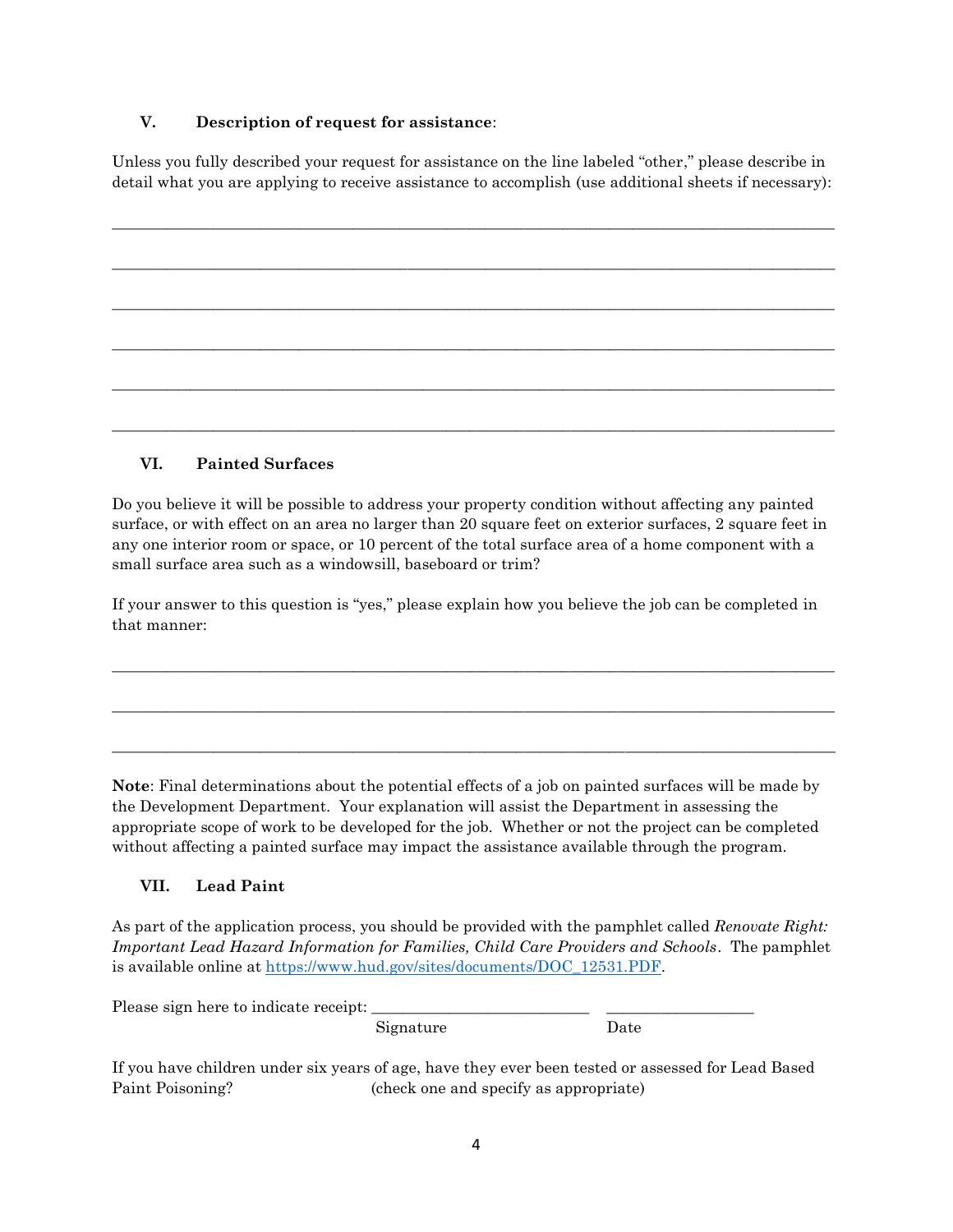$\square$  Yes Positive: Negative:  $\square$  No

### **VIII. Income qualification and verification**

Only homeowner applicants who qualify as low income under current HUD area standards (80% or less of Area Median Income) will qualify for program assistance. Low income qualification determinations are made on the basis of gross income, which is defined as total income before deductions. Sources of income may include (but are not limited to) income from employment, retirement, social security, SSI, VA Benefits, annuities, alimony, child support, regular contributions from family, rental income, or other regular payments.

Official income determinations are made and document with your assistance by the Development Department using the HUD income eligibility calculator available online at [https://www.hudexchange.info/incomecalculator.](https://www.hudexchange.info/incomecalculator) Sources of income must also be verified with documentation in our program records as part of the application process.

### **Information needed for income verification may include (but may not be limited to)**:

- Most recent Income Tax Return W2s
- Social Security Income payment documentation
- Unemployment Compensation payment documentation
- Documentation relating to other sources of income (disability, alimony, child support, pension, etc.)
- Welfare payments
- Documentation relating to other forms of public assistance you may receive

**Development Personnel**: Conduct a preliminary income qualification determination; print results, obtain all necessary supportive documentation and attach to this application.

### **IX. Household and demographic information**

| <b>First and Last Name</b> | Age / Gender / Head of<br>Household status? (Yes/No) | <b>Race / Ethnicity (specify as</b><br>appropriate for each household<br>member White, Black/African<br>American, Asian, American<br>Indian/Alaska Native, Pacific<br>Islander, and/or Hispanic) |
|----------------------------|------------------------------------------------------|--------------------------------------------------------------------------------------------------------------------------------------------------------------------------------------------------|
|                            |                                                      |                                                                                                                                                                                                  |
|                            |                                                      |                                                                                                                                                                                                  |
|                            |                                                      |                                                                                                                                                                                                  |
|                            |                                                      |                                                                                                                                                                                                  |
|                            |                                                      |                                                                                                                                                                                                  |

**Note: Race and ethnicity data is required to be obtained for statistical and grant reporting purposes, but will not be considered for any purpose as part of the eligibility determination.**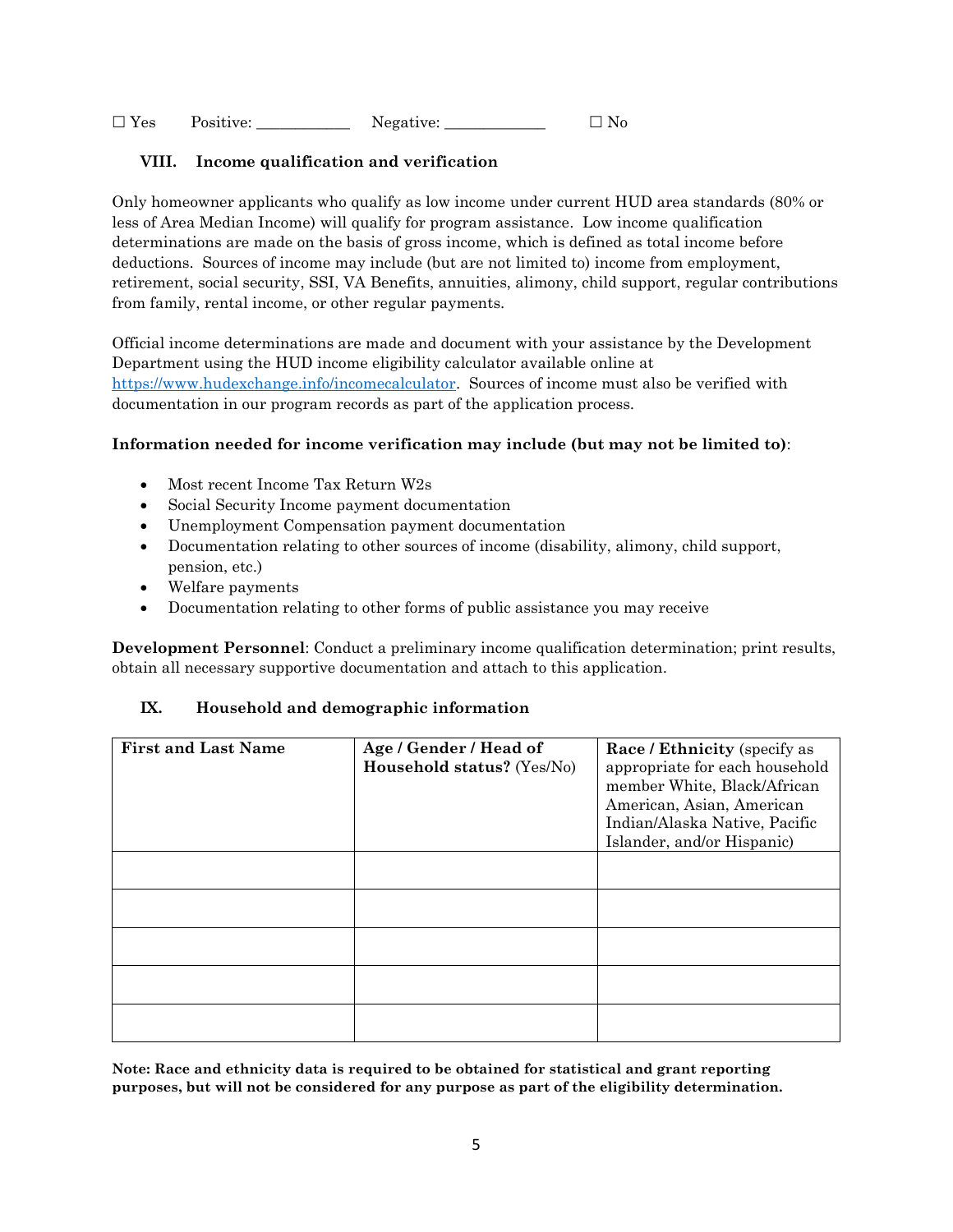### **X. Homeownership Certification and Verification**

Because assistance through these rehabilitation programs is designed for and limited to homeowners, providing proof of homeownership for project files will be necessary to process this application and determine eligibility. The eligibility determination begins with the homeowner's certification of resident homeownership and supportive documentation:

### **CERTIFICATION**

I, \_\_\_\_\_\_\_\_\_\_\_\_\_\_\_\_\_\_\_\_\_\_\_\_, hereby certify that I own and occupy the home described above as my primary residence, and I give the City of Marietta permission to verify this fact as needed to process this application. I also certify that I have continually resided in good stead in the unit for which I am seeking assistance for at least a period of twelve months preceding the submission of this application.

Applicant Signature Date

Co-Applicant Signature Date

Information needed for income verification and proof of home ownership may include (but may not be limited to):

- Copy of the deed to the property
- Copy of the most recent paid receipt of property taxes

\_\_\_\_\_\_\_\_\_\_\_\_\_\_\_\_\_\_\_\_\_\_\_\_\_\_\_\_\_\_\_\_\_\_\_ \_\_\_\_\_\_\_\_\_\_\_\_\_\_\_\_\_\_\_\_\_

\_\_\_\_\_\_\_\_\_\_\_\_\_\_\_\_\_\_\_\_\_\_\_\_\_\_\_\_\_\_\_\_\_\_\_ \_\_\_\_\_\_\_\_\_\_\_\_\_\_\_\_\_\_\_\_\_

## **XI. Number of Units**

### **CERTIFICATION**

I, the residential structure for which I am seeking assistance is a structure with a total of \_\_\_\_\_\_ residential unit(s). I understand and accept that City of Marietta housing programs assistance is limited to the improvement of structures with seven units or less, and that assistance is not available in the case of structures with eight or more units without specific waiver of this prohibition in writing by the Development Director.

Applicant Signature Date

## **XII. Certification of Homeowner's Insurance**

\_\_\_\_\_\_\_\_\_\_\_\_\_\_\_\_\_\_\_\_\_\_\_\_\_\_\_\_\_\_\_\_\_\_\_\_\_ \_\_\_\_\_\_\_\_\_\_\_\_\_\_\_\_\_\_\_\_\_\_\_\_

Proof of homeowner's insurance is required to receive program assistance unless this requirement has been waived by the Development Director in writing. In submitting this application, please either certify that the property is covered by a policy of homeowner's insurance, or else explain the circumstances as to why you do not have homeowner's insurance (noting that homeowner's insurance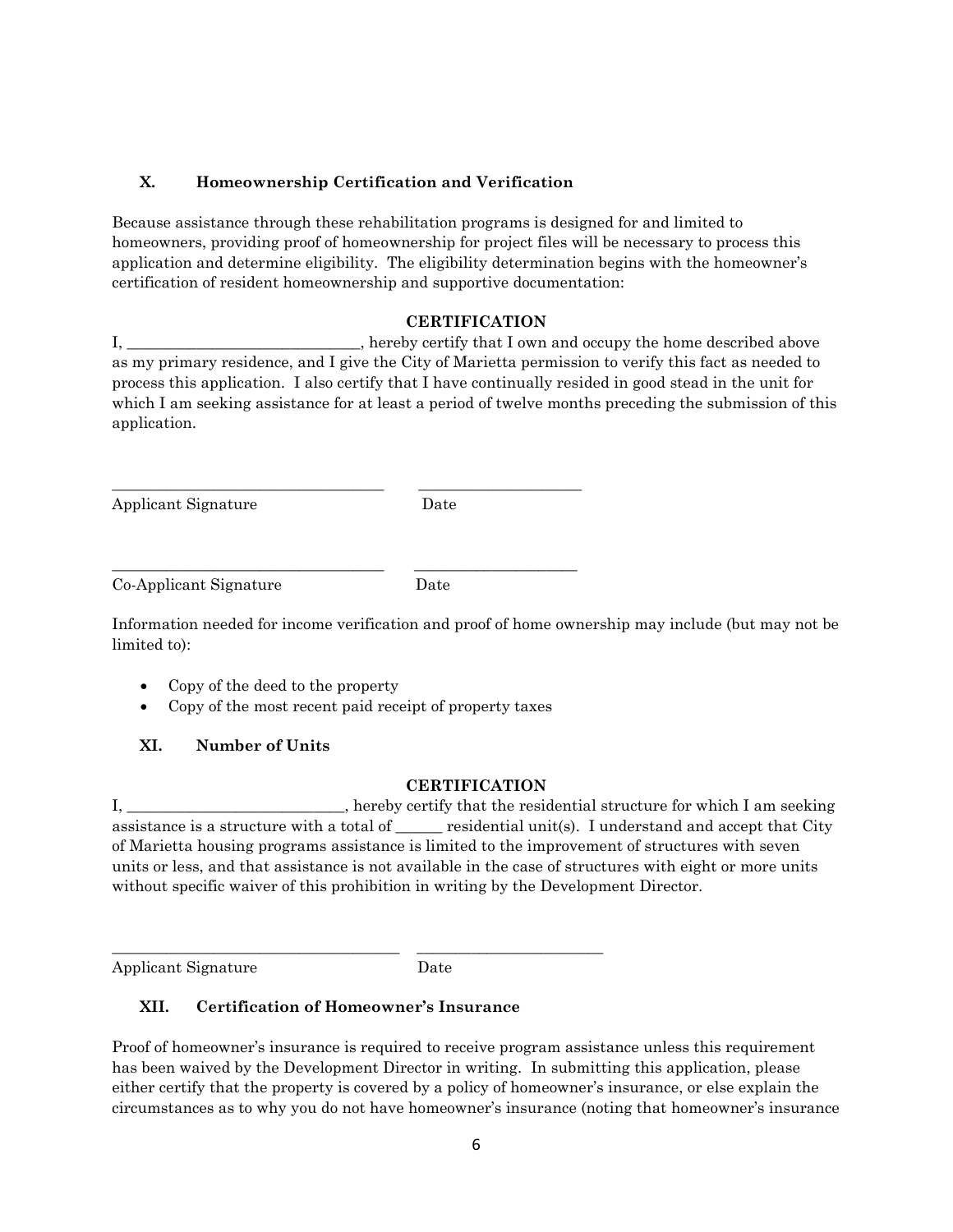will not usually be waived except in the discretion of the Development Director for good cause shown):

#### **CERTIFICATION**

I, \_\_\_\_\_\_\_\_\_\_\_\_\_\_\_\_\_\_\_\_\_\_, hereby certify that the home which I own and occupy as my primary residence, as described elsewhere in this application, is covered by a valid policy of homeowner's insurance in good standing sufficient to insure the City's lien position as a lender. A copy of the policy is attached as part of this application.

\_\_\_\_\_\_\_\_\_\_\_\_\_\_\_\_\_\_\_\_\_\_\_\_\_\_\_\_\_\_\_\_\_\_\_\_\_\_\_\_\_\_\_\_\_\_\_ \_\_\_\_\_\_\_\_\_\_\_\_\_\_\_\_\_\_\_\_\_\_\_\_\_\_\_\_\_\_\_\_

Signature Date

 $\Box$  I do not have a policy of homeowner's insurance (explain any applicable circumstances you believe might justify waiver of this general requirement):

\_\_\_\_\_\_\_\_\_\_\_\_\_\_\_\_\_\_\_\_\_\_\_\_\_\_\_\_\_\_\_\_\_\_\_\_\_\_\_\_\_\_\_\_\_\_\_\_\_\_\_\_\_\_\_\_\_\_\_\_\_\_\_\_\_\_\_\_\_\_\_\_\_\_\_\_\_\_\_\_\_\_\_\_\_\_\_\_\_\_\_\_\_

 $\mathcal{L}_\mathcal{L} = \{ \mathcal{L}_\mathcal{L} = \{ \mathcal{L}_\mathcal{L} = \{ \mathcal{L}_\mathcal{L} = \{ \mathcal{L}_\mathcal{L} = \{ \mathcal{L}_\mathcal{L} = \{ \mathcal{L}_\mathcal{L} = \{ \mathcal{L}_\mathcal{L} = \{ \mathcal{L}_\mathcal{L} = \{ \mathcal{L}_\mathcal{L} = \{ \mathcal{L}_\mathcal{L} = \{ \mathcal{L}_\mathcal{L} = \{ \mathcal{L}_\mathcal{L} = \{ \mathcal{L}_\mathcal{L} = \{ \mathcal{L}_\mathcal{$ 

\_\_\_\_\_\_\_\_\_\_\_\_\_\_\_\_\_\_\_\_\_\_\_\_\_\_\_\_\_\_\_\_\_\_\_\_\_\_\_\_\_\_\_\_\_\_\_\_\_\_\_\_\_\_\_\_\_\_\_\_\_\_\_\_\_\_\_\_\_\_\_\_\_\_\_\_\_\_\_\_\_\_\_\_\_\_\_\_\_\_\_\_\_

\_\_\_\_\_\_\_\_\_\_\_\_\_\_\_\_\_\_\_\_\_\_\_\_\_\_\_\_\_\_\_\_\_\_\_\_\_\_\_\_\_\_\_\_\_\_\_\_\_\_\_\_\_\_\_\_\_\_\_\_\_\_\_\_\_\_\_\_\_\_\_\_\_\_\_\_\_\_\_\_\_\_\_\_\_\_\_\_\_\_\_\_\_

\_\_\_\_\_\_\_\_\_\_\_\_\_\_\_\_\_\_\_\_\_\_\_\_\_\_\_\_\_\_\_\_\_\_\_\_\_\_\_\_\_\_\_\_\_\_\_\_\_\_\_\_\_\_\_\_\_\_\_\_\_\_\_\_\_\_\_\_\_\_\_\_\_\_\_\_\_\_\_\_\_\_\_\_\_\_\_\_\_\_\_\_\_

### **XIII. Certification on Voluntariness and Potential Displacement**

\_\_\_\_\_\_\_\_\_\_\_\_\_\_\_\_\_\_\_\_\_\_\_\_\_\_\_\_\_\_\_\_\_\_\_\_\_\_\_\_\_\_\_\_\_ \_\_\_\_\_\_\_\_\_\_\_\_\_\_\_\_\_\_\_\_\_\_\_\_\_\_\_\_\_\_

### **CERTIFICATION**

I, \_\_\_\_\_\_\_\_\_\_\_\_\_\_\_\_\_\_\_\_\_\_, understand that I am voluntarily applying for homeowner rehabilitation assistance, and I agree that as a voluntary applicant I waive and am not entitled to receive Uniform Relocation Act (URA) benefits. I acknowledge that if I am required for any reason to relocate while assisted rehabilitation activities are ongoing, I will be responsible for my own alternative accommodations and all costs associated with my temporary displacement. I understand that these costs will not be paid or reimbursed by the City of Marietta or its CDBG program.

Additionally, I understand that no person has the right to receive assistance through this programming, and that the privilege of receiving assistance through this programming depends on many factors. I understand that determinations on applications for assistance are in the discretion of the City of Marietta Development Department as the program administrative authority.

Signature Date

### **XIV. Conflict of Interest**

To prevent any potential conflicts of interest, current City of Marietta employees are not eligible to apply for assistance. Also, anyone related to a City employee or individual with funding, decisionmaking, supervising, or approval authority over housing rehabilitation assistance programming is not eligible to apply for assistance.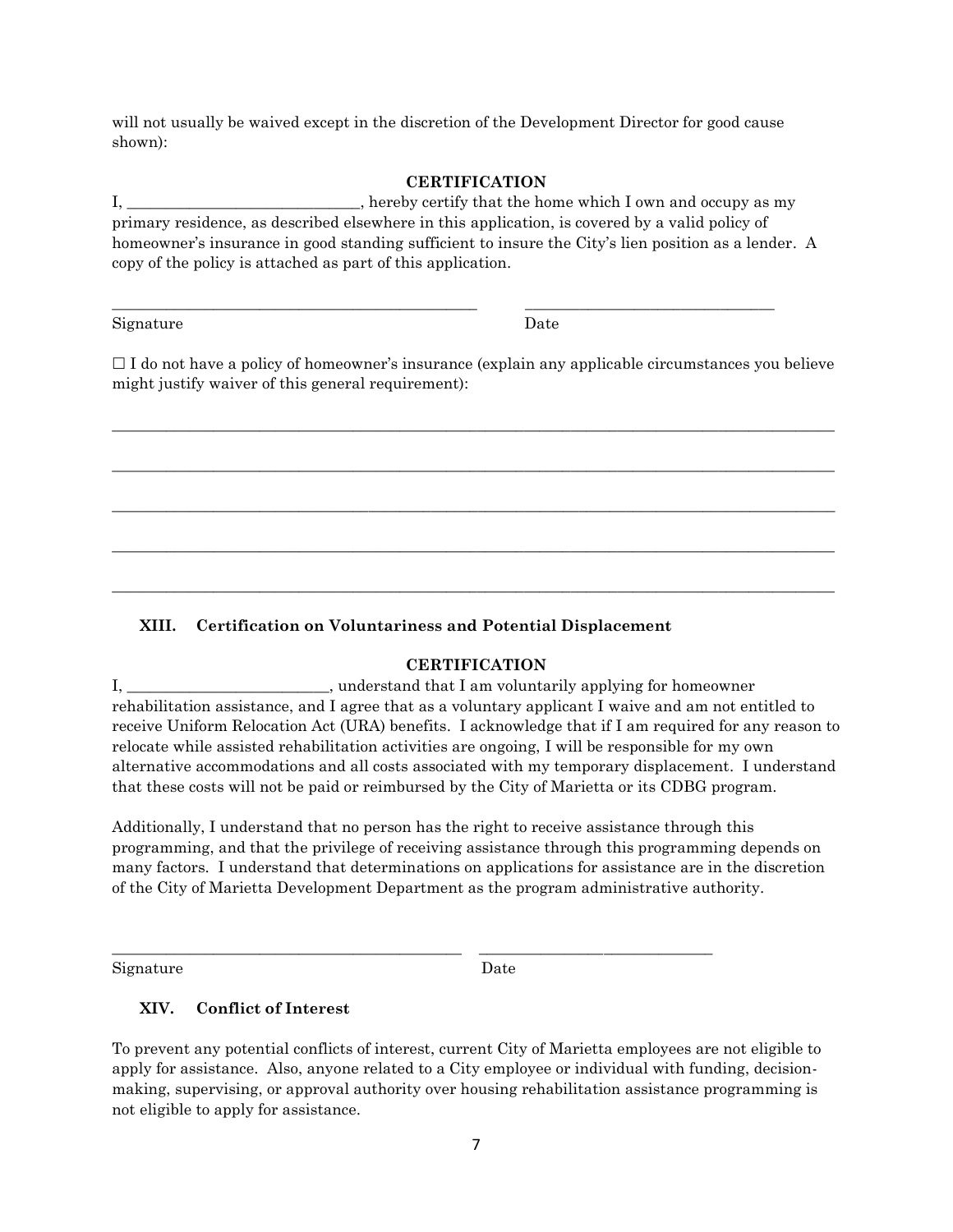Are you or any member of your family currently employed by the City of Marietta?  $\Box$  Yes  $\Box$  No

If yes, please list the employee's name, department and title:

#### **XV. Limitation of Assistance:**

To be eligible for City of Marietta homeowner rehabilitation assistance programming, an applicant must not have received assistance through Marietta's housing programs within the previous five years, must not have any open loans or current assistance through Development Department programs, and lifetime total assistance received through such programming may never exceed \$25,000 per applicant over any period of time. The applicant is therefore required to certify that the filing of this application will not violate those standards.

\_\_\_\_\_\_\_\_\_\_\_\_\_\_\_\_\_\_\_\_\_\_\_\_\_\_\_\_\_\_\_\_\_\_\_\_\_\_\_\_\_\_\_\_\_\_\_\_\_\_\_\_\_\_\_\_\_\_\_\_\_\_\_\_\_\_\_\_\_\_\_\_\_\_\_\_\_\_\_\_\_\_\_\_\_\_\_\_\_\_\_\_\_

#### **CERTIFICATION**

I, certify that within the past five (5) years I have not received homeowner rehabilitation housing assistance from the City of Marietta. I have no open loans or other current assistance financed by the City of Marietta Department of Development. I further certify that if assistance is received by virtue of the filing of this application, I will not have received in excess of \$25,000 worth of assistance over any period of time.

Signature Date

## **XVI. Other Standards and Conditions Certifications**

\_\_\_\_\_\_\_\_\_\_\_\_\_\_\_\_\_\_\_\_\_\_\_\_\_\_\_\_\_\_\_\_\_\_\_\_\_\_\_\_ \_\_\_\_\_\_\_\_\_\_\_\_\_\_\_\_\_\_\_\_\_\_\_\_\_\_\_\_\_

Under Marietta homeowner rehabilitation assistance policies and procedures, applicants are required to agree to certain standards and conditions if their application is approved for assistance. Those standards and conditions are listed below in the form of a certification:

### **CERTIFICATION**

By the filing of this application, I certify that I understand that the following standards and conditions shall become binding if I am approved for an accept program assistance:

- I will allow inspection of the property by representatives of the City whenever the City determines that such inspection is necessary in conjunction with the project.
- An unpaid balance of delinquent property taxes will prevent the receipt of assistance.
- I will permit any selected contractor(s) to use, at no cost, reasonable existing utilities such as gas, water and electricity which are necessary to the performance and completion of the work.
- I will cooperate fully with the City and any selected contractor(s) to ensure that the emergency repair work will be carried out promptly.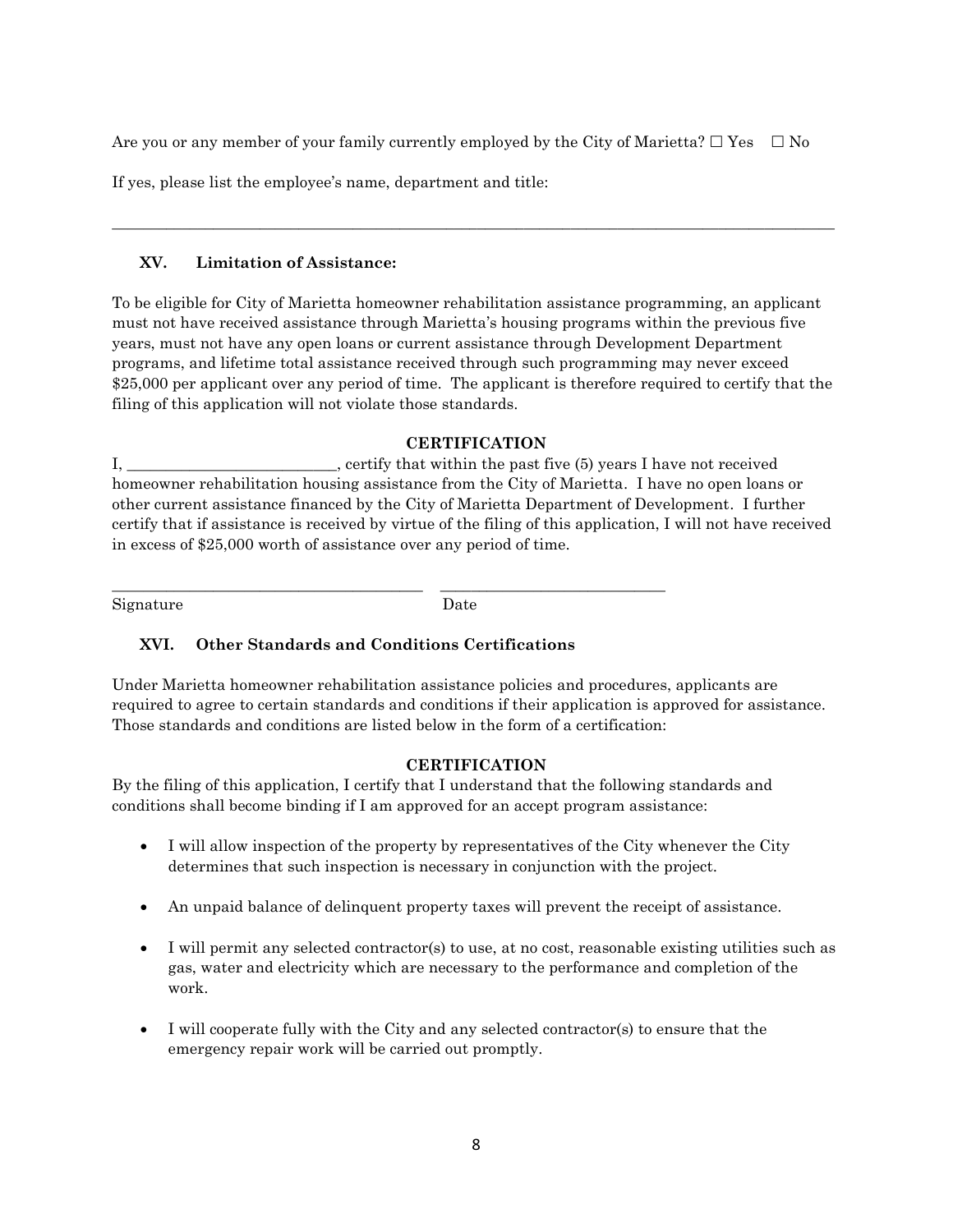- I will defend, indemnify and hold harmless the City, its officials, employees and assigns, from all claims, demands, damages, actions, expenses, attorney's fees and causes of action that may arise from an act of God or nature during the rehabilitation of the property.
- I agree to maintain the property in a clean, neat and sanitary condition, and not to contribute to or participate in significant neighborhood nuisance or criminal behavior.
- I will comply with and attempt to the best of my ability to facilitate the City's and any selected contractors' compliance with all other policies, procedures, laws, regulations, and sources of authority which apply to the performance of the work.

Signature Date

\_\_\_\_\_\_\_\_\_\_\_\_\_\_\_\_\_\_\_\_\_\_\_\_\_\_\_\_\_\_\_\_\_\_\_\_\_\_\_\_ \_\_\_\_\_\_\_\_\_\_\_\_\_\_\_\_\_\_\_\_\_\_\_\_\_\_\_\_

## **XVII. Applicant Certification of Truth**

The prospective borrower certifies that all representations made throughout this application, and all information furnished in support of this application, is true and complete to the best of the prospective borrower's knowledge and belief. This information is given for the purpose of obtaining a loan from the City of Marietta, and the prospective borrower understands that this information must be supported by verification as provided herein. The borrower has received a copy of the Terms and Conditions and agrees to abide by those requirements in connection with any loan that may be made by the City of Marietta pursuant to this application.

Signature and Date Signature and Date

**Penalty for False or Fraudulent Statement: U.S.C. Title 18, Section 1001** provides:

\_\_\_\_\_\_\_\_\_\_\_\_\_\_\_\_\_\_\_\_\_\_\_\_\_\_\_\_\_\_\_\_\_ \_\_\_\_\_\_\_\_\_\_\_\_\_\_\_\_\_\_\_\_\_\_\_\_\_\_\_\_\_\_\_\_\_\_

"[W]hoever, in any matter within the jurisdiction of the executive, legislative, or judicial branch of the Government of the United States, knowingly and willfully  $- (1)$  falsifies, conceals, or covers up by any trick, scheme, or device a material fact; (2) makes any materially false, fictitious, or fraudulent statement or representation; or (3) makes or uses any false writing or document knowing the same to contain any materially false, fictitious, or fraudulent statement or entry; shall be fined under this title, imprisoned not more than 5 years... or both."

### **The City of Marietta is an equal opportunity lender and does not discriminate against persons with disabilities**.

### **XVIII. Contact**

The Development Department can be reached by means of the following contact information:

Attention: Lisa Forshey 304 Putnam Street, Marietta, OH 45750 740-373-9354 (office telephone) / 740-373-2574 (office fax) [lisaforshey@mariettaoh.net](mailto:lisaforshey@mariettaoh.net) DETERMINATION BY THE CITY: